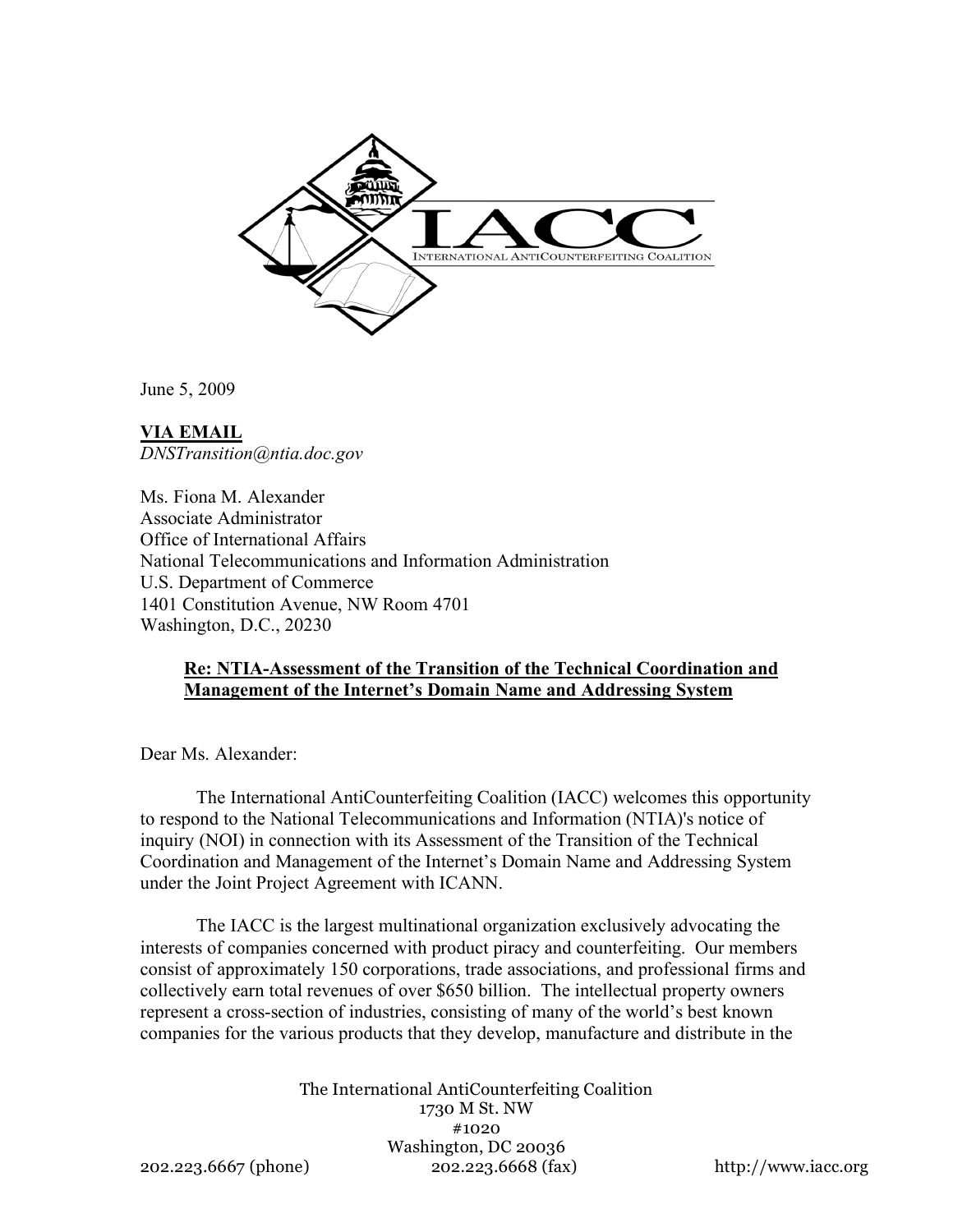entertainment, automotive, pharmaceutical, motion picture, consumer goods, personal care, apparel and other product sectors. These members regularly conduct intellectual property enforcement efforts in scores of countries around the world.

The IACC membership is especially interested in transparent commercial activity on the Internet. To the extent that the Internet has enabled global commerce in counterfeit and piratical merchandise, the domain name system (DNS) provides important tools with which to address that activity and through which IACC members can enforce their intellectual property rights. Regrettably, as outlined in greater detail below, ICANN has not yet demonstrated the will and/or ability to insure compliance with certain measures designed to insure some measure of transparency as applied to online commerce.

Notwithstanding these concerns, the IACC acknowledges the significant progress that ICANN has achieved - especially over the past couple of years. Recent developments that evidence this progress include (i) anticipated expansion of the global top-level domain name space; (ii) the allocation of greater resources towards contract compliance; (iii) enabling increasing competition within the DNS; and (iv) managing a system used by millions of Internet users to enable online commerce and free expression without burdensome government intervention.

Unfortunately, this evidence of progress also underscores areas requiring continued vigilance. ICANN's progress towards the implementation of an expanded global top-level domain name space is incomplete and many questions concerning its implementation and operation remain unanswered. Despite increased resources allocated towards contract compliance, ICANN continues to struggle with the enforcement of registrar contract obligations. And increasing competition within the DNS has encouraged questionable if not illegal conduct with which ICANN appears either unconcerned or unable to address.

As delineated in the presentations from the recent March 2009 eCrime Summit at the Mexico City ICANN Meeting, domain name abuse problems are growing both in terms of number of incidents and in the complexity and ingenuity of the attacks perpetrated. Consumers are the ultimate victims of these abuses and they suffer losses of their time, money and even health and safety. Trademark counterfeiting and copyright piracy constitutes a significant area of online consumer harm.

In responding to the NOI, the IACC concentrates its comments on those areas that directly impact the enforcement objectives set forth by its membership:

# **1. Have the core principles as enumerated of stability, competition and representation been integrated into ICANN's existing processes and structure?**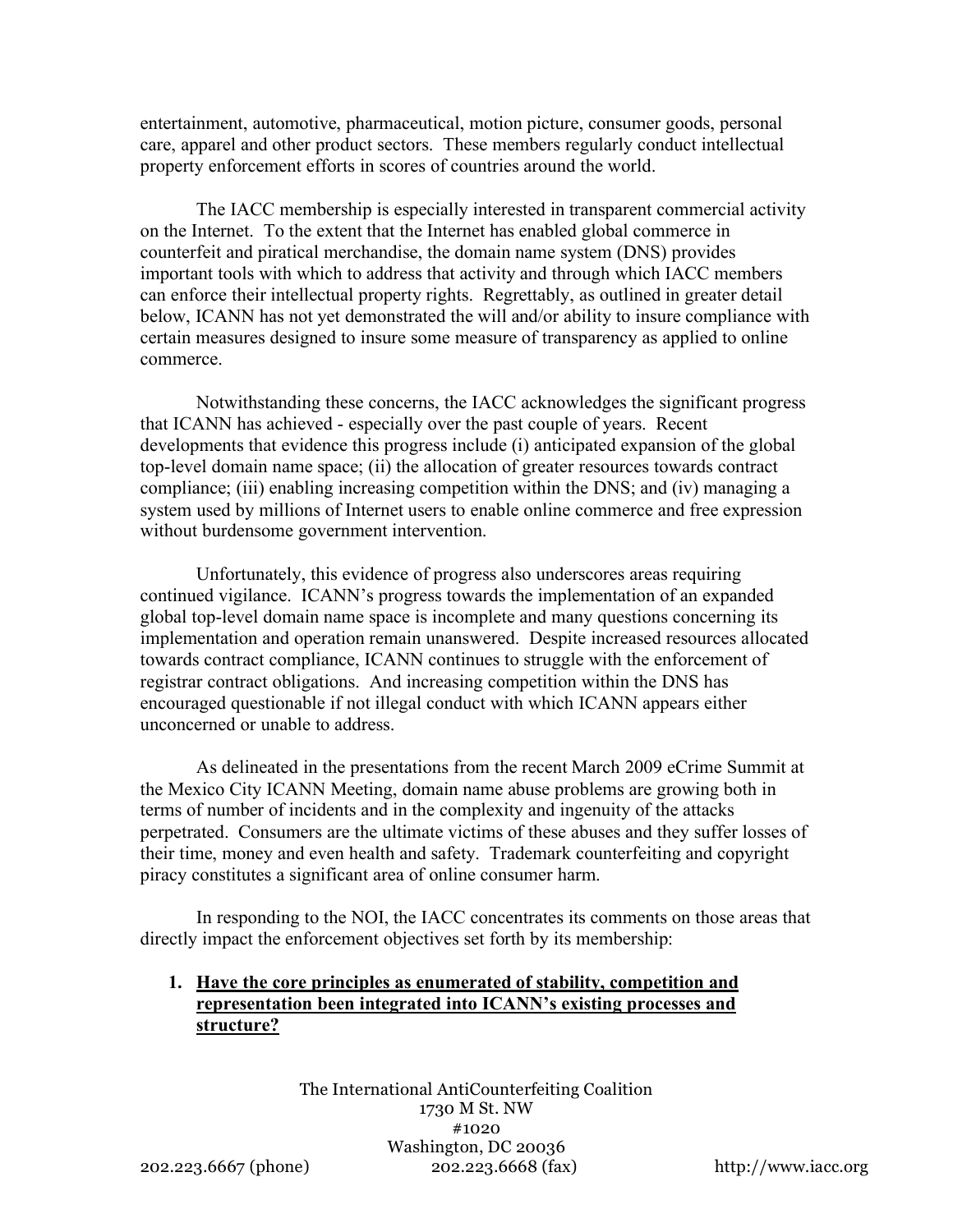Not sufficiently.

These core principles remain critical for an orderly transition to the private sector without further government oversight. Although ICANN has taken significant strides in integrating, there remains much work to be done.

For example, ICANN is still working through significant reforms with respect to its structure; specifically the Generic Names Supporting Organization (GNSO) constituency group. There appears to be a strong likelihood that the proposed new GNSO restructure will now significantly dilute the voice of brand holders (often represented through industry groups like the IACC). ICANN needs to ensure a balanced structure that provides voting participation for all key stakeholders.

More needs to be done to coordinate with ccTLD registries (only a few of which have contracts with ICANN). Although ICANN does not have the contractual right to mandate that these ccTLD registries provide better security measures, it should leverage its position as a global authority to encourage swift development of policies to protect and remediate future breaches, including but not limited to, establishing best practice security policies for all registries and registrars in order to protect registrants. ICANN should also consider adding additional technical staff to its organization in order to interact with the community and handle potential security and stability issues that may arise.

# **2. Is privatization the appropriate model, bearing in mind the need to maintain the security and stability of the DNS?**

The current model of an independent, non-profit organization with international multi-stakeholder representation is the best available model for administration and management of the Internet name and numbering system. ICANN can minimize the risk of capture by increasing transparency and accountability and thereby effectively eliminate the potential of a single party or group of interested parties shaping domain name system policies.

# **3. Have ICANN's actions met the requisite milestones set forth in the JPA and amendments to it?**

While ICANN is making progress in certain areas such as increasing multistakeholder participation and government participation, there continues to be other areas that need additional improvement. One area relates to contract compliance.

Although ICANN has increased its budget and added additional staff to its compliance team, there is still additional work that needs to be done in enforcing the terms of existing contracts. With over 800 registrars worldwide, the IACC recognizes that it can be a daunting task to monitor and enforce the terms of the Registrar